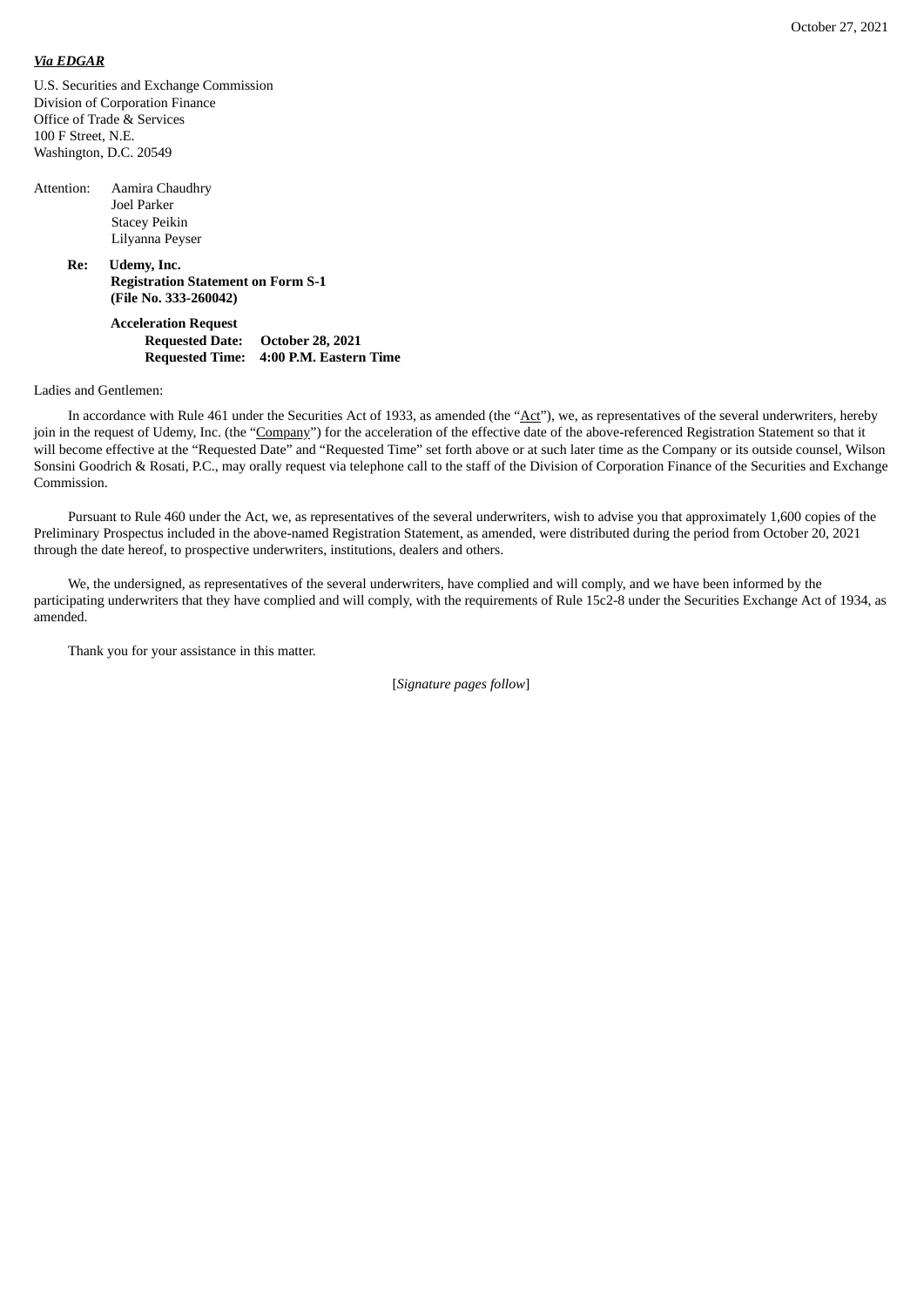Very truly yours,

Acting severally on behalf of themselves and the several underwriters

### **Morgan Stanley & Co. LLC J.P. Morgan Securities LLC**

## **Morgan Stanley & Co. LLC**

By: /s/ Chase Overlie

Name: Chase Overlie Title: Vice President